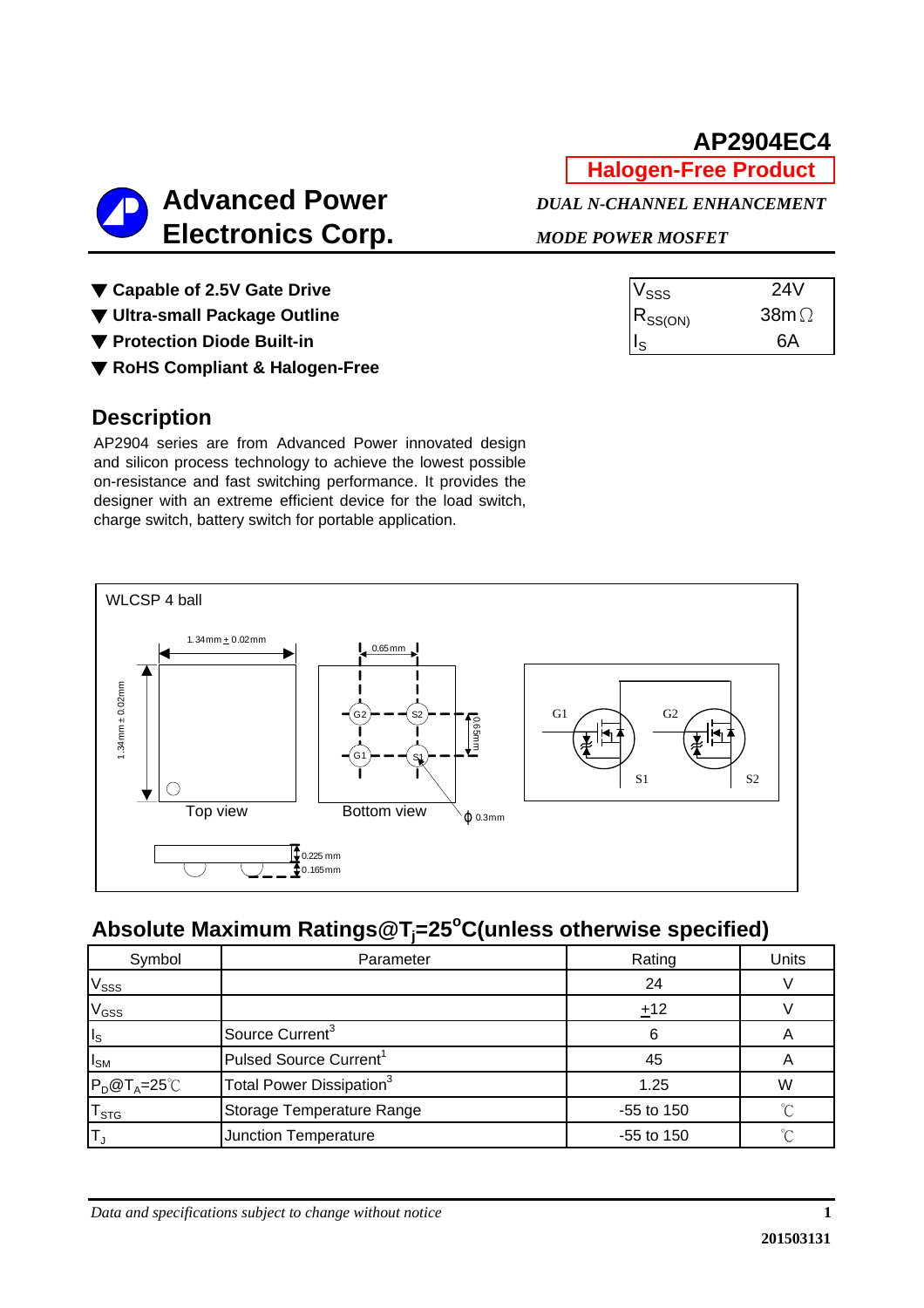

# **Electrical Characteristics@Tj =25o C(unless otherwise specified)**

| Symbol              | Parameter                                       | <b>Test Conditions</b>                            | Min. | Typ. | Max.  | Units     |
|---------------------|-------------------------------------------------|---------------------------------------------------|------|------|-------|-----------|
| $V(BR)_{SSS}$       | Source-Source Breakdown Voltage                 | $V_{GS}$ =0V, $I_S$ =250uA                        | 24   |      |       | $\vee$    |
| $R_{SS(ON)}$        | Static Source-Source On-Resistance <sup>2</sup> | $V_{GS} = 4.5V, I_S = 1A$                         | 23   | 29   | 38    | $m\Omega$ |
|                     |                                                 | $V_{GS}$ =4V, $I_S$ =1A                           | 24   | 30   | 39    | $m\Omega$ |
|                     |                                                 | $V_{GS} = 3.1 V, I_S = 1 A$                       | 26   | 33   | 44    | $m\Omega$ |
|                     |                                                 | $V_{GS} = 2.5V, I_S = 1A$                         | 30   | 37   | 49    | $m\Omega$ |
| $V_{GS(off)}$       | <b>Cutoff Voltage</b>                           | $V_{SS}$ =10V, $I_S$ =1mA                         | 0.4  |      | 1.3   | V         |
| yfs                 | <b>Forward Transfer Admittance</b>              | $V_{SS} = 5V$ , I <sub>S</sub> $= 2.25A$          |      | 15   |       | S         |
| I <sub>SSS</sub>    | Zero Gate Voltage Source Current                | $V_{SS}$ =20V, $V_{GS}$ =0V                       |      | ۰    | 10    | uA        |
| $I_{GSS}$           | Gate-Source Leakage Current                     | $V_{GS} = +12V$ , $V_{SS} = 0V$                   |      |      | $+30$ | uA        |
| $t_{d(on)}$         | Turn-on Delay Time                              | $V_{SS}$ =20V                                     |      |      |       | us        |
| t <sub>r</sub>      | <b>Rise Time</b>                                | $IS=2.25A$                                        |      | 5    | ٠     | <b>us</b> |
| $t_{d(\text{off})}$ | <b>Turn-off Delay Time</b>                      | $V_{GS} = 4V$                                     |      | 12   | ٠     | us        |
| t <sub>f</sub>      | <b>Fall Time</b>                                |                                                   |      | 8    | ۰     | <b>us</b> |
| $Q_{q}$             | <b>Total Gate Charge</b>                        | $V_{SS}$ =20V, $V_{GS}$ =4V, I <sub>S</sub> =4.5A |      | 13   | ٠     | nC        |
| $V_{F(S-S)}$        | Forward Source-Source Voltage <sup>2</sup>      | $IS=1.5A, VGS=0V$                                 |      |      | 1.2   | V         |

## **Notes:**

1.Pulse width limited by Max. junction temperature.

2.Pulse test

3.Surface mounted on 1 in<sup>2</sup> 2oz copper pad of FR4 board, t  $\leq$  5s

THIS PRODUCT IS SENSITIVE TO ELECTROSTATIC DISCHARGE, PLEASE HANDLE WITH CAUTION.

USE OF THIS PRODUCT AS A CRITICAL COMPONENT IN LIFE SUPPORT OR OTHER SIMILAR SYSTEMS IS NOT AUTHORIZED. APEC DOES NOT ASSUME ANY LIABILITY ARISING OUT OF THE APPLICATION OR USE OF ANY PRODUCT OR CIRCUIT DESCRIBED HEREIN; NEITHER DOES IT CONVEY ANY LICENSE UNDER ITS PATENT RIGHTS, NOR THE RIGHTS OF OTHERS. APEC RESERVES THE RIGHT TO MAKE CHANGES WITHOUT FURTHER NOTICE TO ANY PRODUCTS HEREIN TO IMPROVE RELIABILITY, FUNCTION OR DESIGN.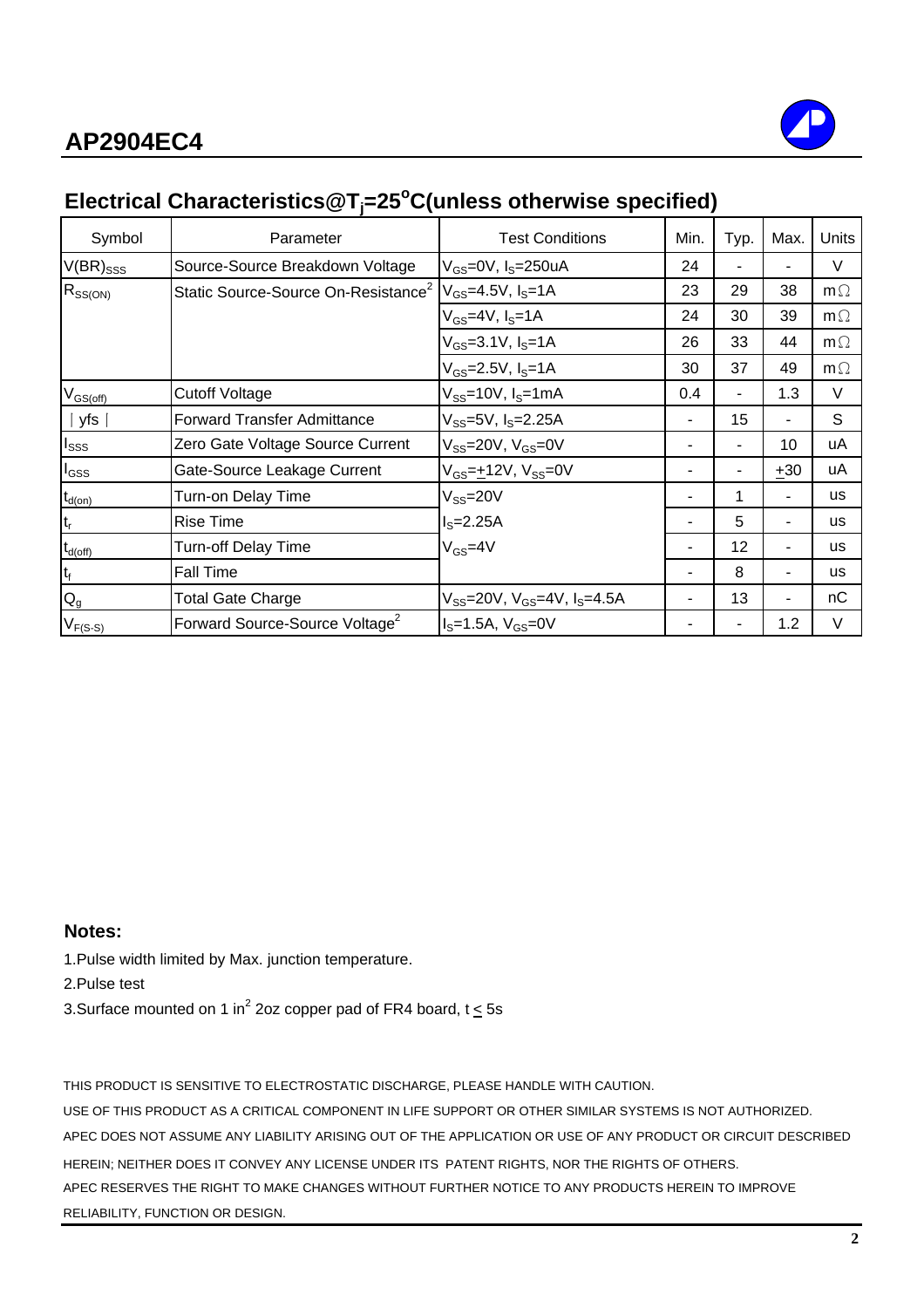

# **Test Circuits are Example of Measuring Channel-1(unless otherwise specified)**



**TEST CIRCUIT : I<sub>SSS</sub> TEST CIRCUIT : I<sub>GSS</sub>** 

When Ch-1 is measured, Gate and Source of Ch-2 are shortcircuitd.

A  $\sqrt{ }$ G1 G2 S1 S2 circuitd.

When Ch-1 is measured, Gate and Source of Ch-2 are short-



**TEST CIRCUIT : V<sub>GS</sub>(off) TEST CIRCUIT :**  $\int y f s$  **|**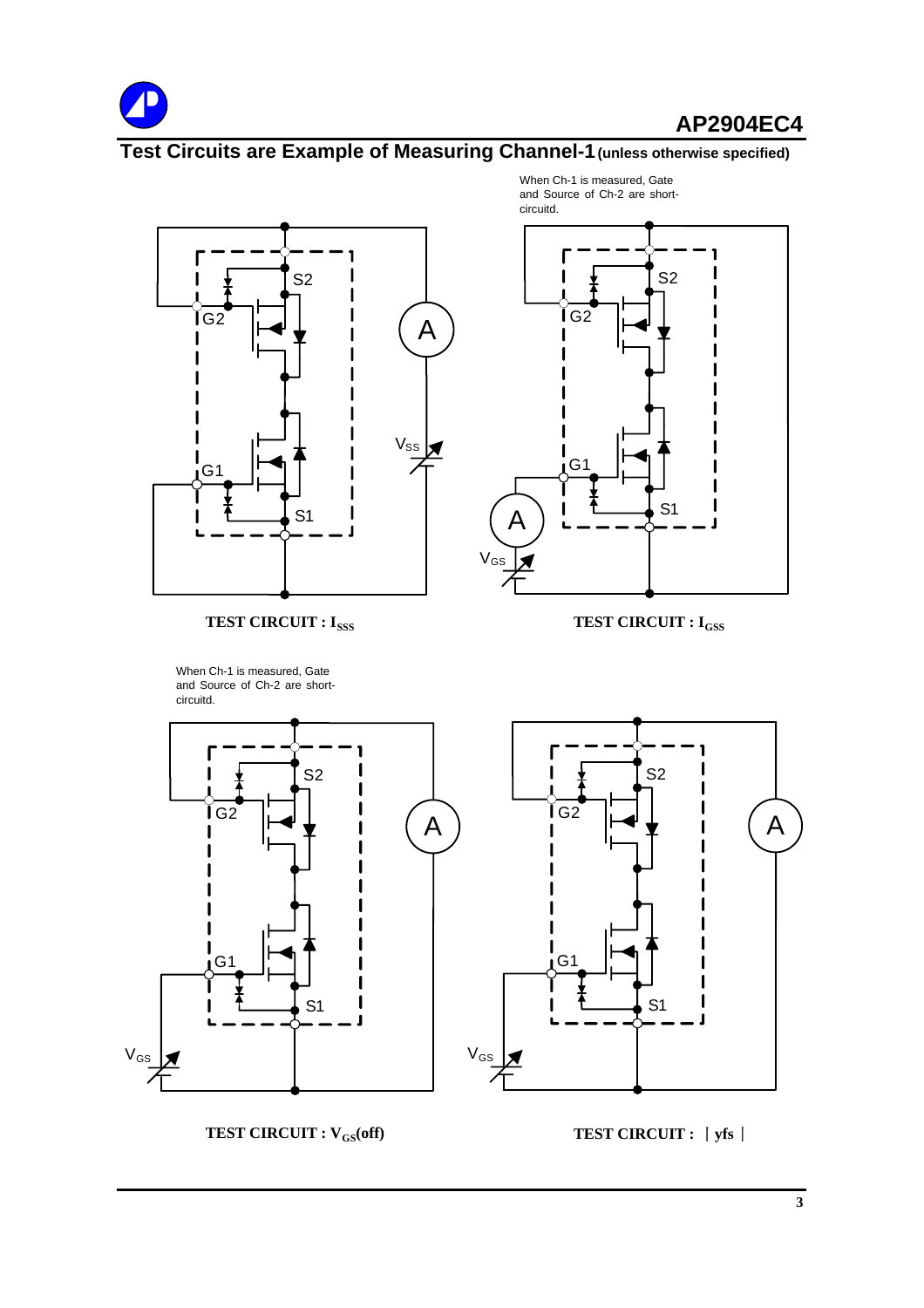

## **Test Circuits are Example of Measuring Channel-1(unless otherwise specified)**



When Ch-1 is measured, +4.5V is added to  $V_{GS}$  of Ch-2

**TEST CIRCUIT : Switching Time TEST CIRCUIT : Gate Charge**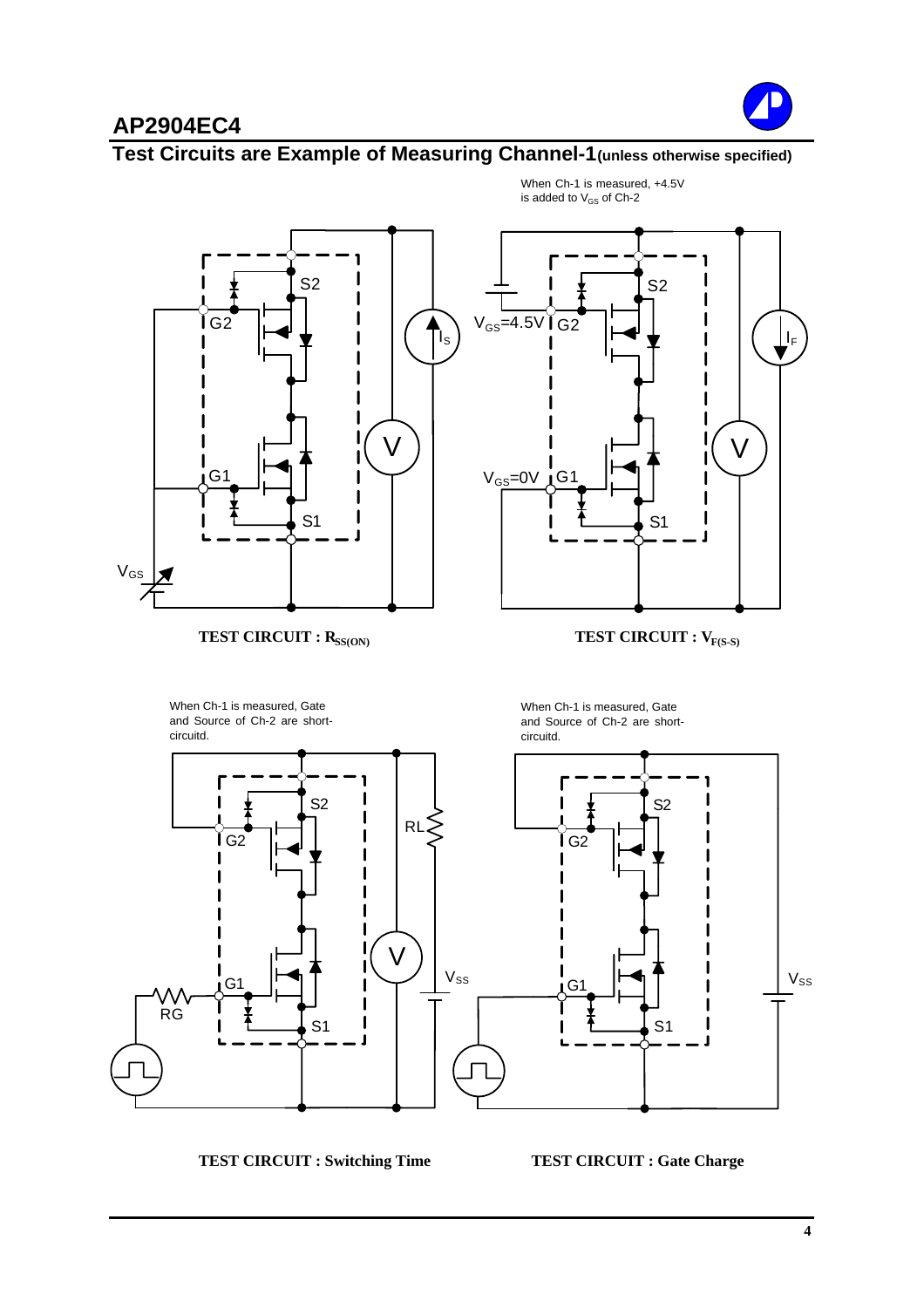







 **Reverse Diode**



 **Fig 1. Typical Output Characteristics Fig 2. Typical Output Characteristics**



 **Fig 3. Static Source-to-Source Fig 4. Typ. Source-to-Source on State On-Resistance v.s. Gate Voltage Resistance v.s. Junction Temperature** 



**Fig 5. Forward Characteristic of Fig 6. Gate Charge Characteristics**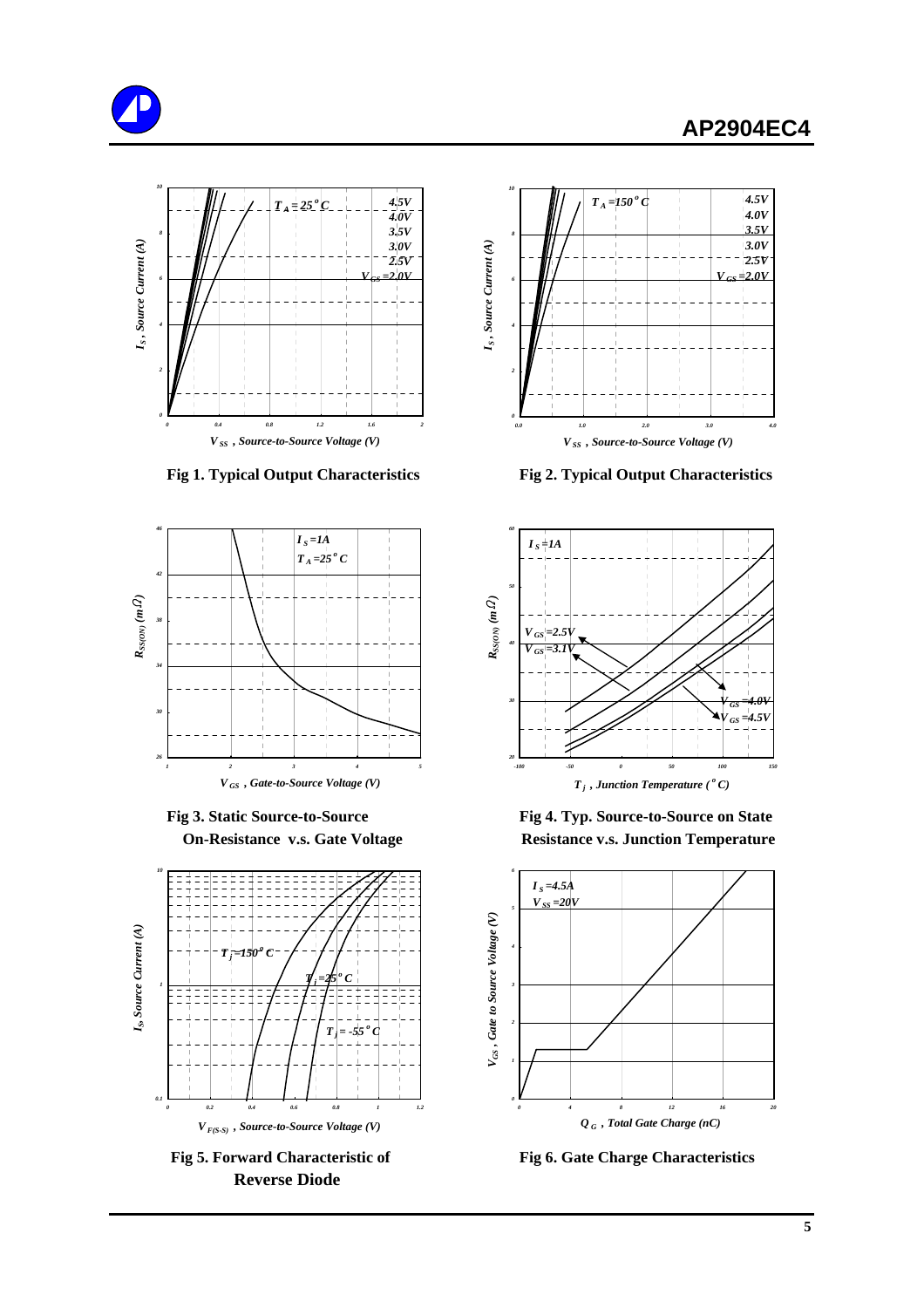



 **Fig 7. Transfer Characteristics**